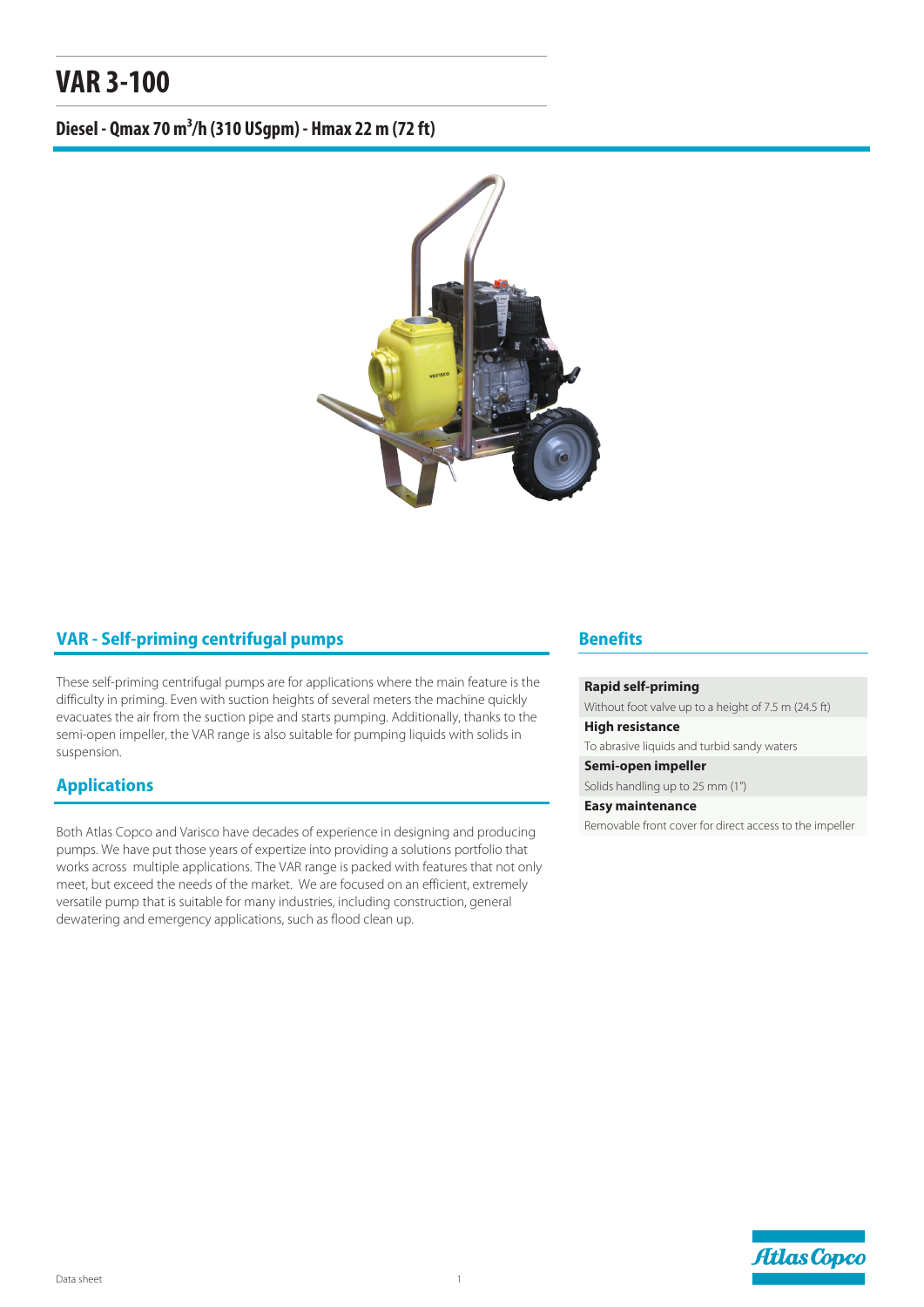### **Performance curves**

**Test according to UNI EN ISO 9906 standard - level 2 Test liquid: clean water, density 1,000 kg/m³ Spherical solids handling: D.25 mm (1")**

**Priming time: 18 s from 1,5 m (4.9 ft) Max absorbed power: 3,4 kW - 4.6 HP (3.600 rpm)**



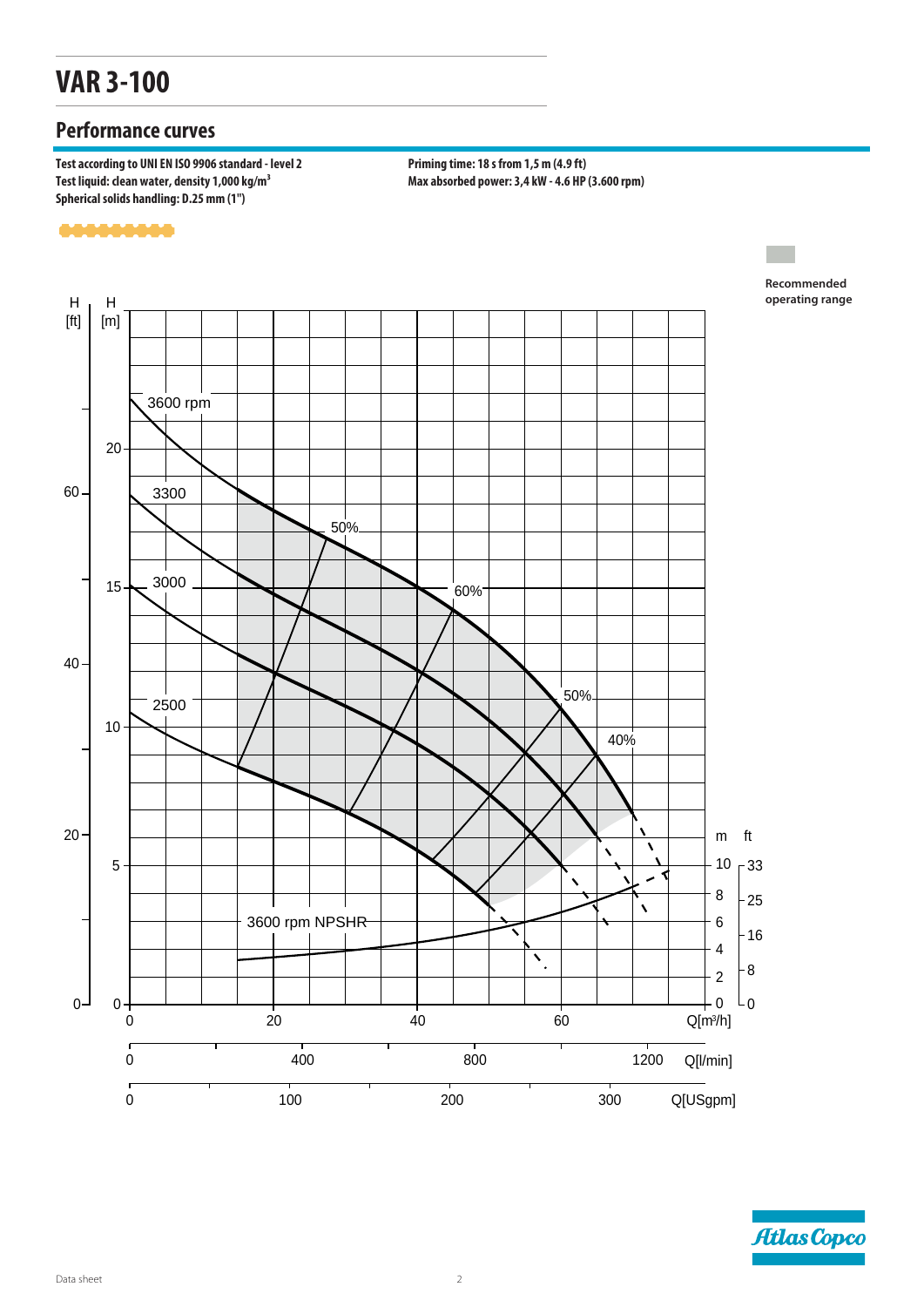### **Technical data**

#### **Pump**

| Model               |                            | <b>VAR 3-100</b>                               |  |  |
|---------------------|----------------------------|------------------------------------------------|--|--|
| Qmax                |                            | 70 m <sup>3</sup> /h - 1.170 l/min (300 USqpm) |  |  |
| Hmax                |                            | 22 m (72 ft)                                   |  |  |
| Q max eff.          |                            | 45 m <sup>3</sup> /h - 750 l/min (200 USgpm)   |  |  |
| Eff. max            |                            | 60 %                                           |  |  |
| <b>Suction port</b> |                            | Threaded - 3" BSP                              |  |  |
| Delivery port       |                            | Threaded - 3" BSP                              |  |  |
| Impeller type       |                            | Semi-Open, 3 vane                              |  |  |
| Solids handling     |                            | 25 mm (1.0")                                   |  |  |
| <b>Material</b>     | G30                        | G10                                            |  |  |
| Casing              | EN-GJL-200 cast iron       | EN-GJL-200 cast iron                           |  |  |
| Impeller            | EN-GJL-200 cast iron       | EN-GJL-200 cast iron                           |  |  |
| <b>Shaft</b>        | C45 steel                  | C45 steel                                      |  |  |
| Mechanical seal     | Graphite / Silicon carbide | Silicon carbide / Silicon carbide              |  |  |
| <b>Elastomers</b>   | <b>NBR</b>                 | <b>NBR</b>                                     |  |  |

### **Engines**

| Make                  | Kohler                                    |           |      |      |      |
|-----------------------|-------------------------------------------|-----------|------|------|------|
| Model                 | 15LD350 (LD56)                            |           |      |      |      |
| <b>Type</b>           | Diesel direct injection, aspirated        |           |      |      |      |
| Displacement          | 349 cm <sup>3</sup> (21 in <sup>3</sup> ) |           |      |      |      |
| No. cylinders         |                                           |           |      |      |      |
| Cooling               | Air                                       |           |      |      |      |
| Rpm type              | Variable                                  |           |      |      |      |
| <b>Standard speed</b> | 3.600 rpm                                 |           |      |      |      |
| <b>EU</b> emissions   | N/Em                                      |           |      |      |      |
| <b>US emissions</b>   | EPA Tier I                                |           |      |      |      |
| <b>Starting</b>       |                                           | Recoil    |      |      |      |
| Oil change interval   |                                           | 250h      |      |      |      |
| <b>Market</b>         |                                           | <b>UE</b> |      |      |      |
| Speed [rpm]           | 2000                                      | 2500      | 3000 | 3300 | 3600 |
| Consumption [l/h]     |                                           | 1,2       | 1,3  | 1,3  | 1,5  |
| Power [kW]            | 2,9                                       | 3,7       | 4,2  | 4,5  | 4,7  |
| Power [HP]            | 3.9                                       | 5         | 5.6  | 6    | 6.3  |